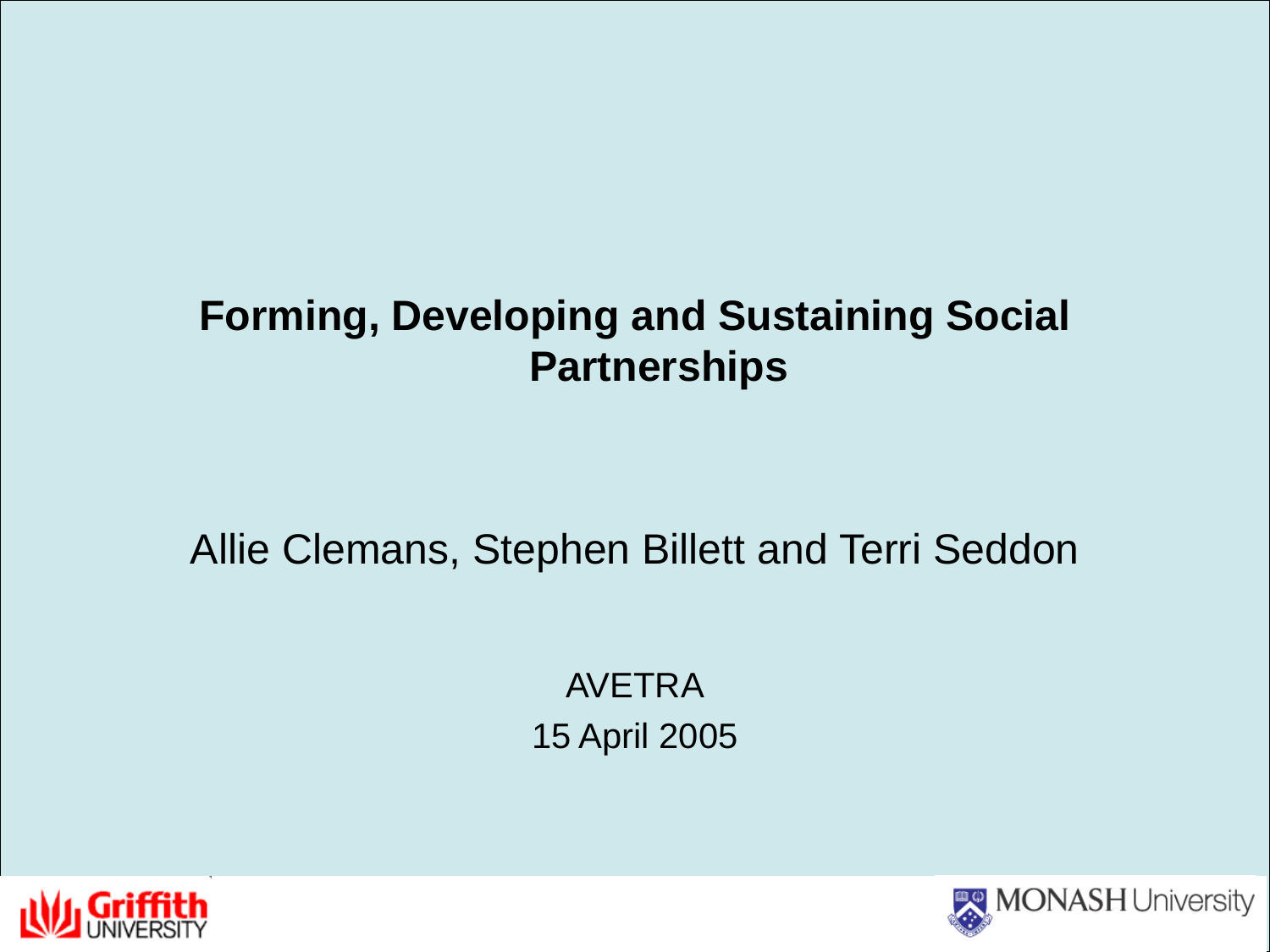# **Project objectives and aims**

This project investigated the principles and practices underpinning effective social partnerships that support VET and enhance workplace capability development.

It had 3 specific aims; to:

- 1. investigate key principles and practices that underpin the formation, development and maintenance of social practices that are effective in assisting localised decision-making and capacity building associated with vocational education;
- 2. describe effective enactment of these principles and practices; and
- 3. identify ways in which these principles and practices create robust social partnerships.



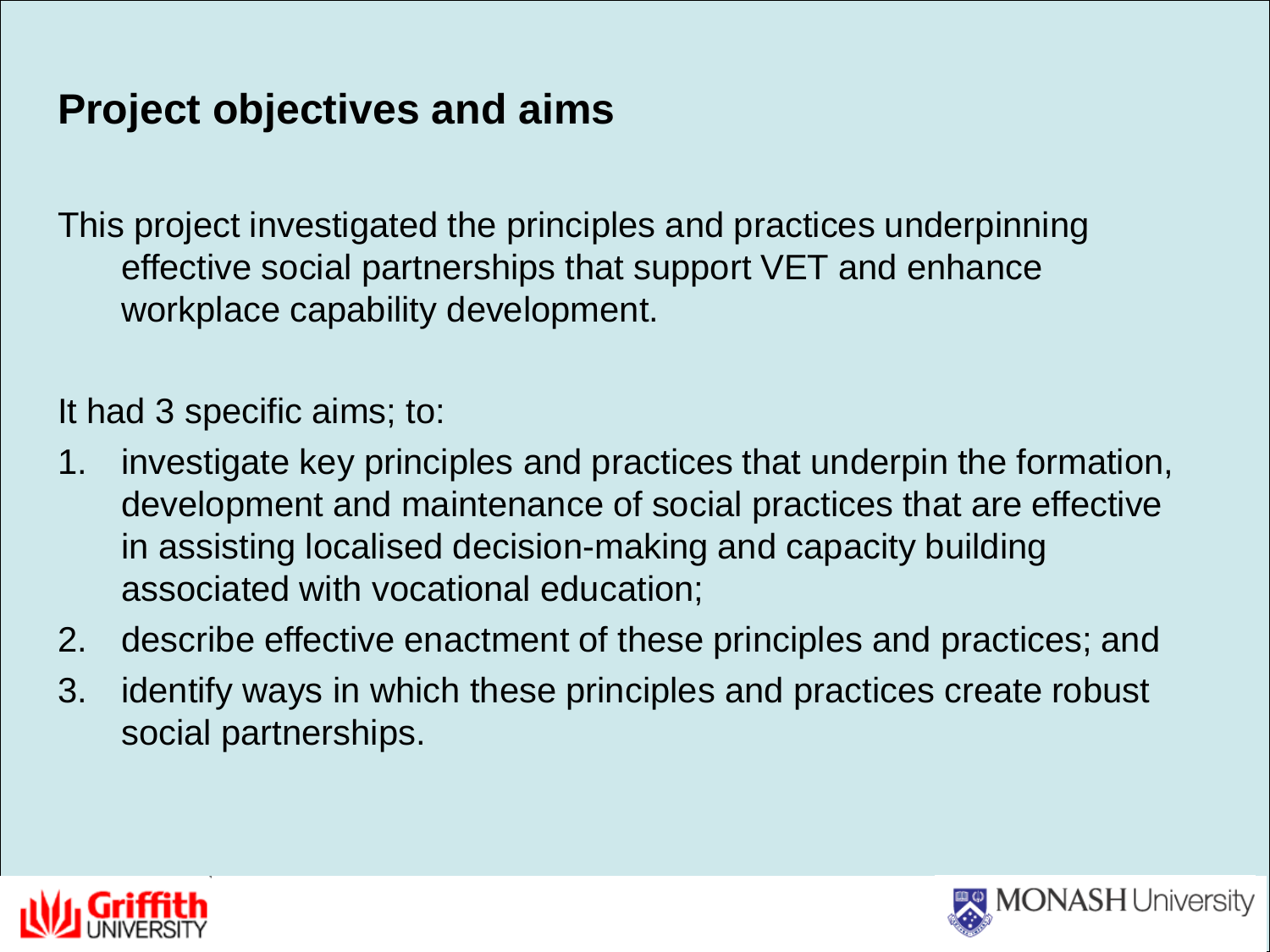# **Social partnerships**

'Social partnerships' are localised networks that connect some combination of local community groups, education and training providers, industry and government to work on local issues and community-building activities (Seddon & Billett 2004).



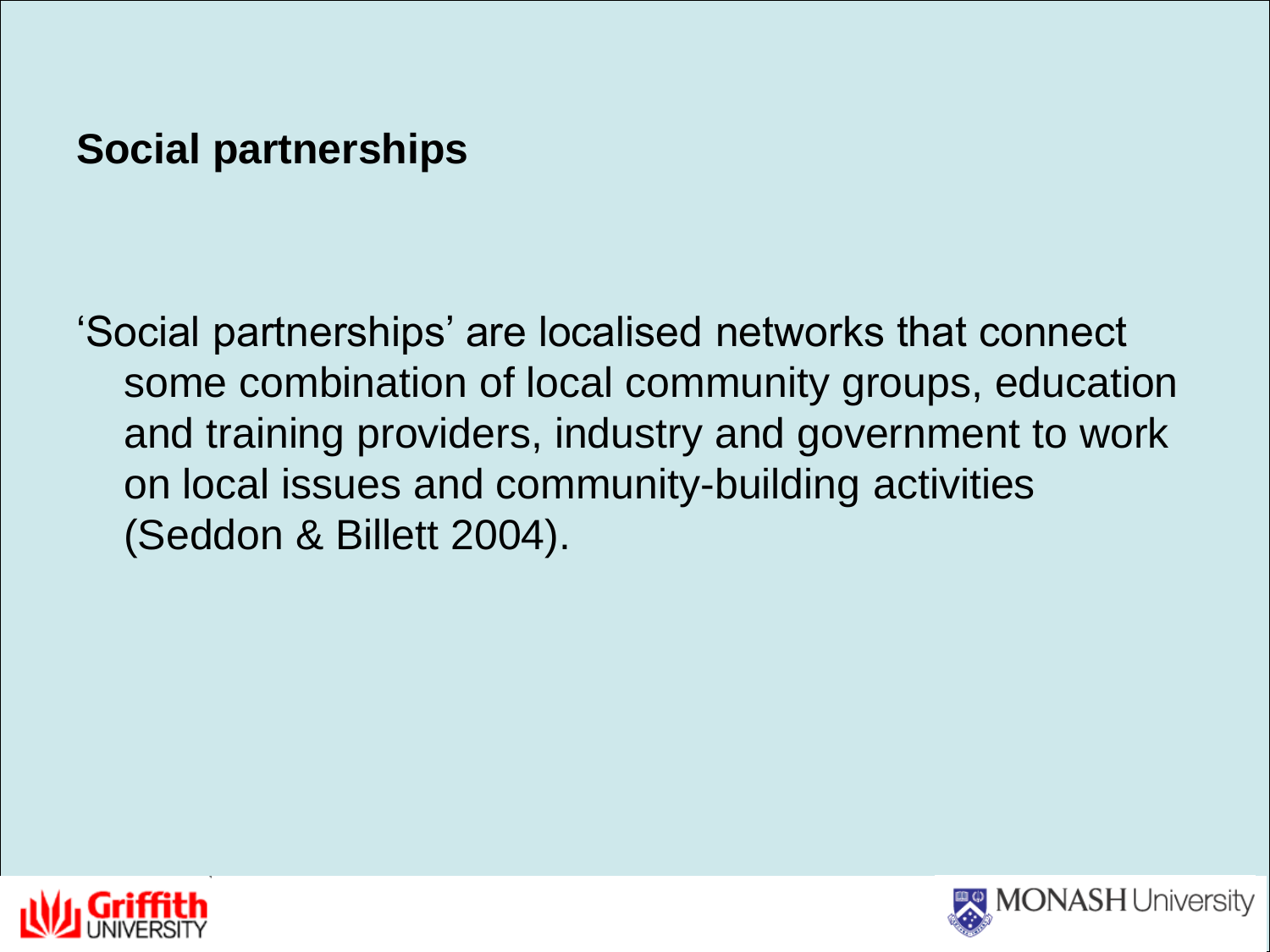# **Approach**

- 10 social partnerships investigated in Queensland and Victoria
- Interviews with up to three participants within each partnership
- Data returned for verification and endorsement



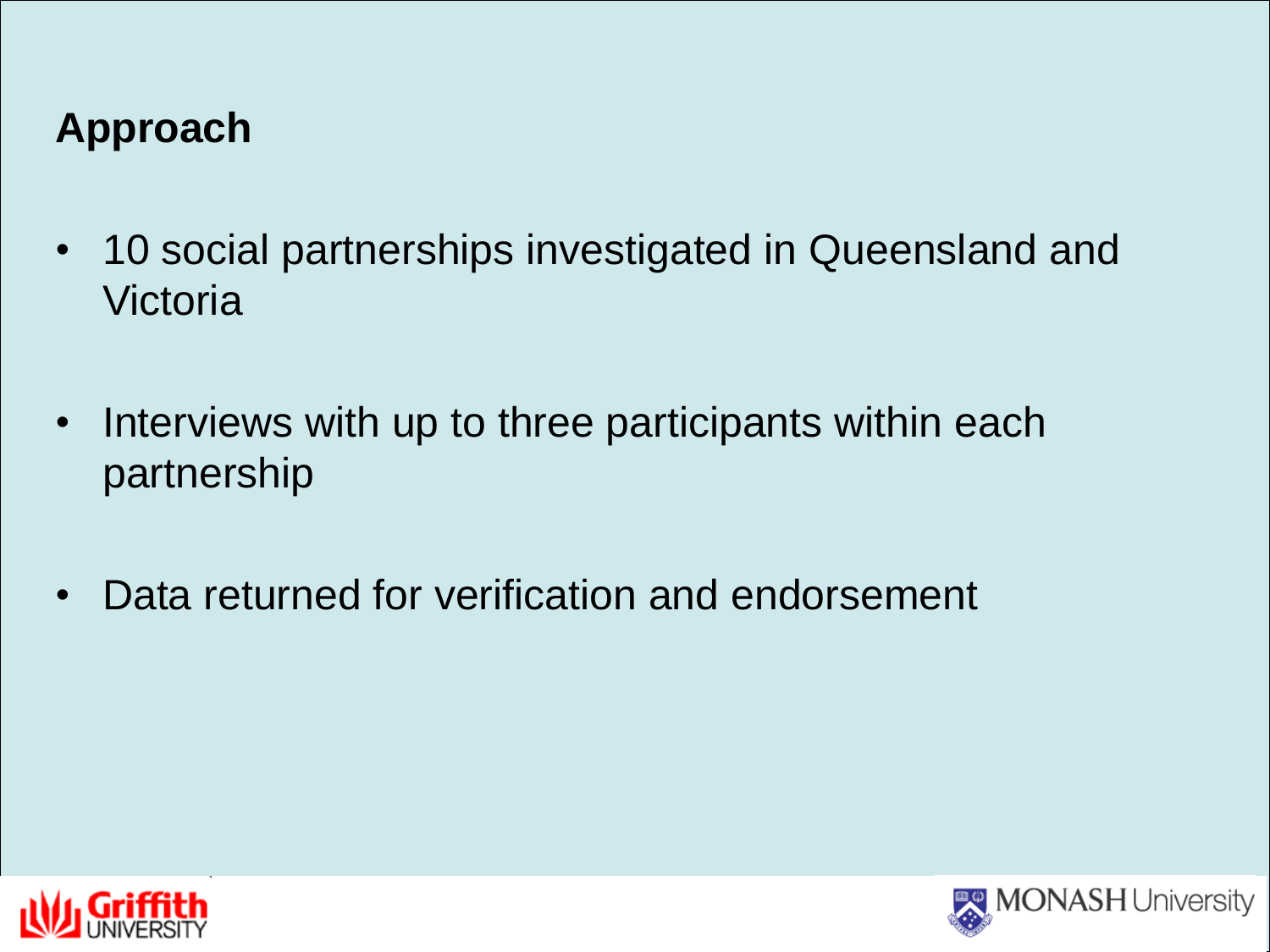#### **Table 1: Characteristics of types of partnerships**

|                           | genesis                                                                                                                                                                   | goals                                                                                                                | processes                                                                                                                                                              |
|---------------------------|---------------------------------------------------------------------------------------------------------------------------------------------------------------------------|----------------------------------------------------------------------------------------------------------------------|------------------------------------------------------------------------------------------------------------------------------------------------------------------------|
| Enacted<br>partnership    | From outside the<br>partnership which is to be<br>the target of the<br>engagement, yet with goals<br>or resources that the<br>community is interested in<br>engaging with | To secure outcomes<br>aligned to external funding<br>body                                                            | Responding to<br>requirements and<br>accountabilities of external<br>partner/sponsor through<br>engaging the community<br>in activities associated<br>with those goals |
| Community<br>partnership  | Concerns, problems, issues<br>identified within the<br>community                                                                                                          | To secure resources to<br>address issues, problems<br>and concerns, often from<br>agencies outside the<br>community  | Consolidating and making<br>a case and then working<br>with external agencies to<br>secure adequate<br>responses                                                       |
| Negotiated<br>partnership | Need to secure a provision<br>of service or support that<br>necessitates working with<br>partners                                                                         | To develop effective<br>working relations outside<br>of the organisation that<br>comprises the social<br>partnership | Working with and finding<br>reciprocal goals with<br>partners                                                                                                          |



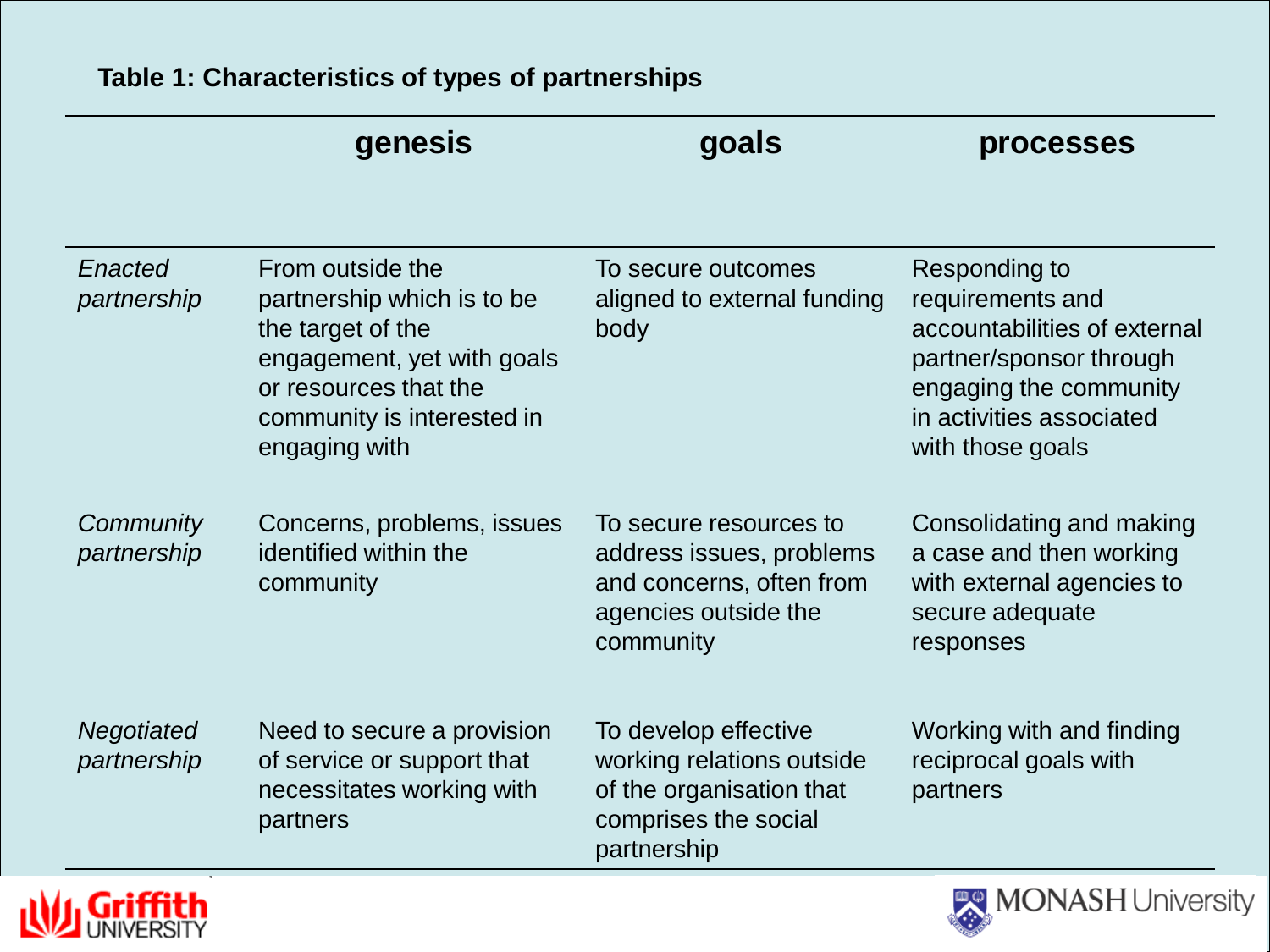## **Partnership work**

At one Victorian LLEN, the EO talked about the way she built relationships of trust. She described herself and her role as:

*"…It's like being a madam. You've got to get the lighting right, get candles on the table, and good food and good wine, and people comfortably into the room together, good music, so I set the ambience and to get the ambience happening takes a bloody lot of work- so that when they [working party and committee of management members] get there everything's right."*



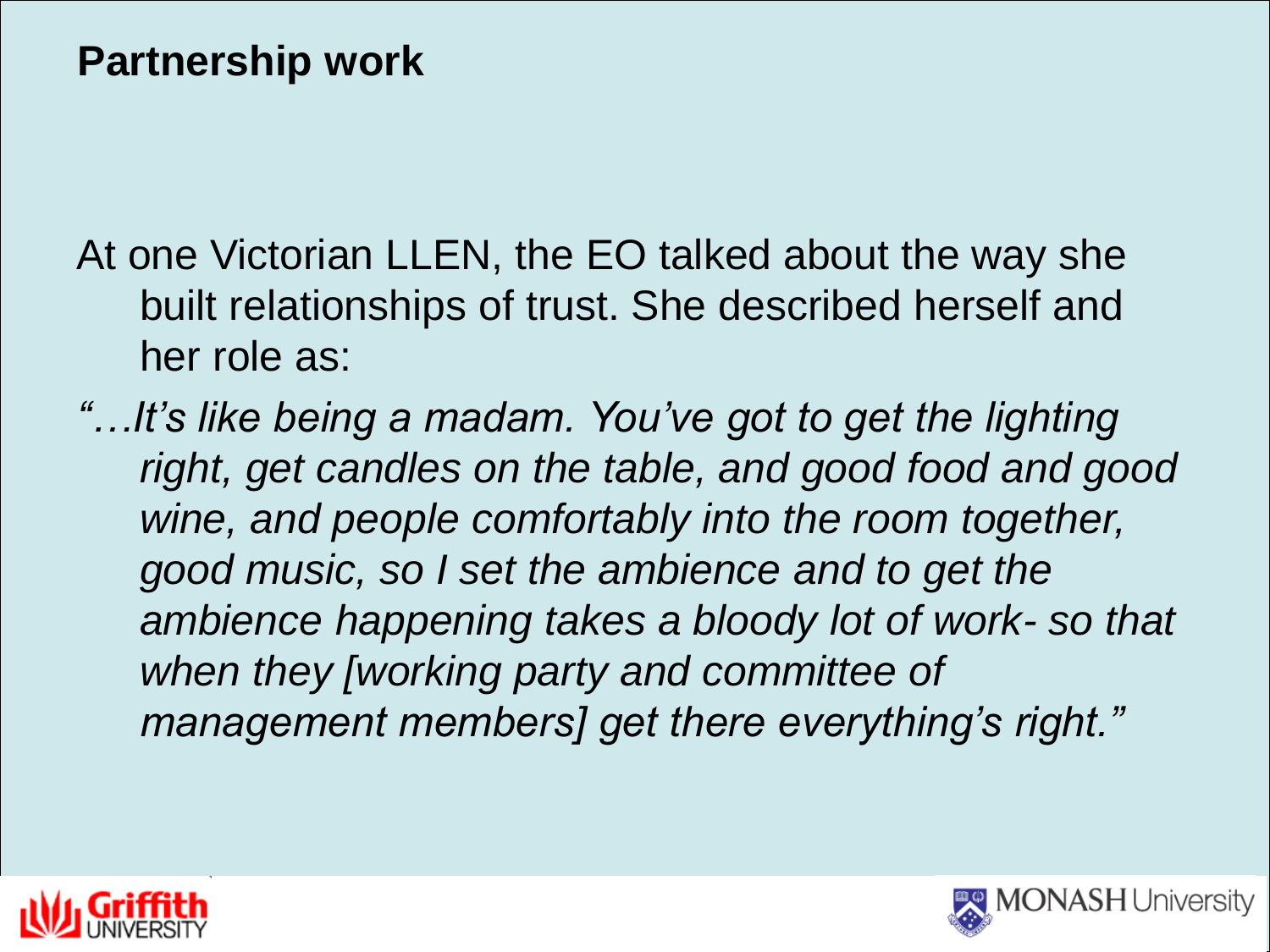# **Partnership work**

*"partnerships is the way the ITC does its work" (QCS&HITC)*

A central concern was to identify the processes, or social practices, that constitute social partnerships and the kinds of work that enable partnerships to be developed in ways that make them effective and successful overtime. We call these processes of working together '*partnership work'*.

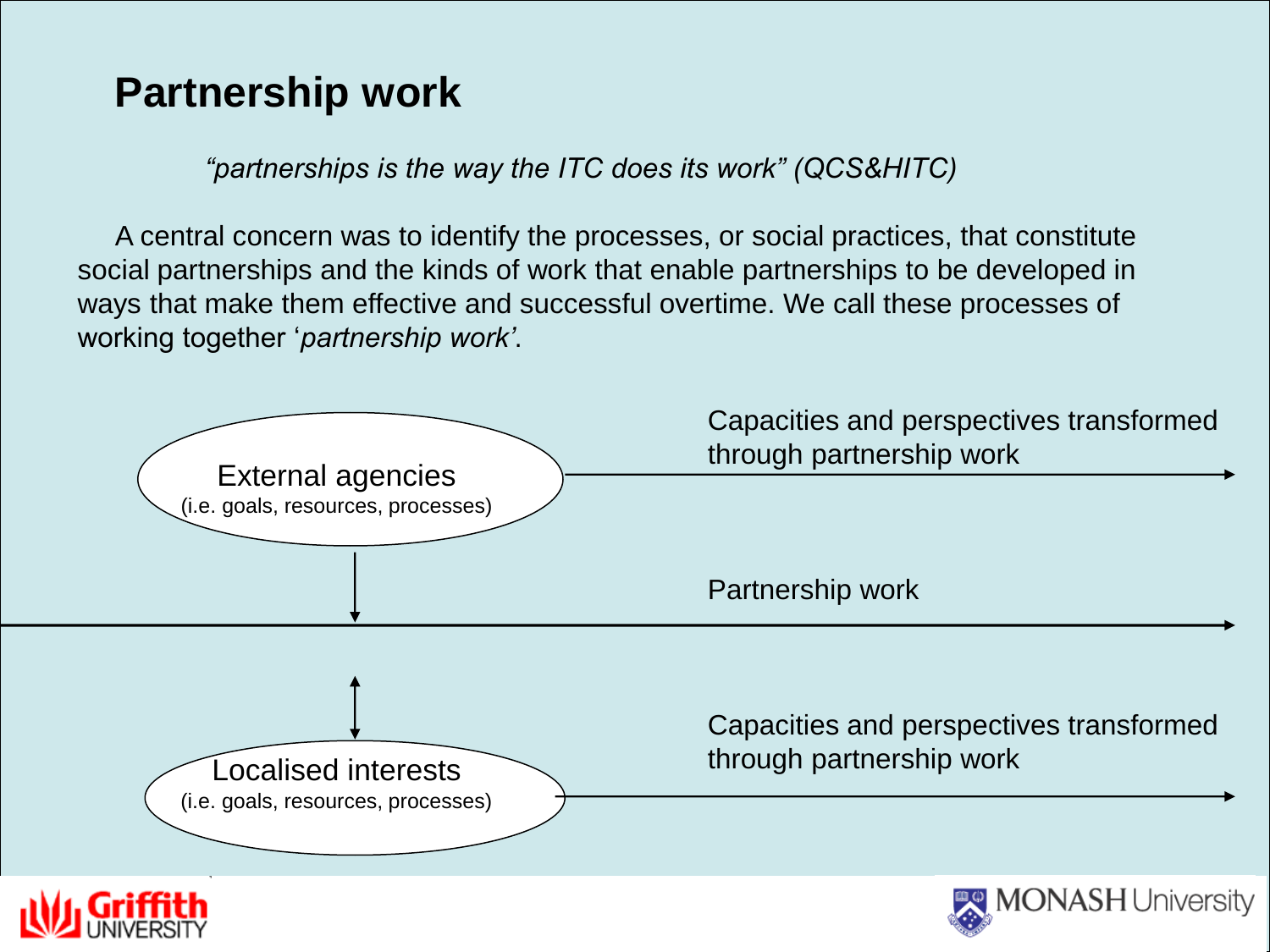# **Five dimensions of partnership work**

## **Cultural scoping work**

"…The benchmark of a commitment of a partner is their willingness to give something up…" (LLEN)

## **Connection building work**

Be patient and chat so that all parties are heard – government heard and people heard as well." (DBCYP)

"[Our] group meetings were powerful events – safe places. Government people seeing the change that can occur if they listen with their heart. The community learned – it shifted in understanding. The heart was fundamental… the spirit of it all took the people with it…" (DBCYP)



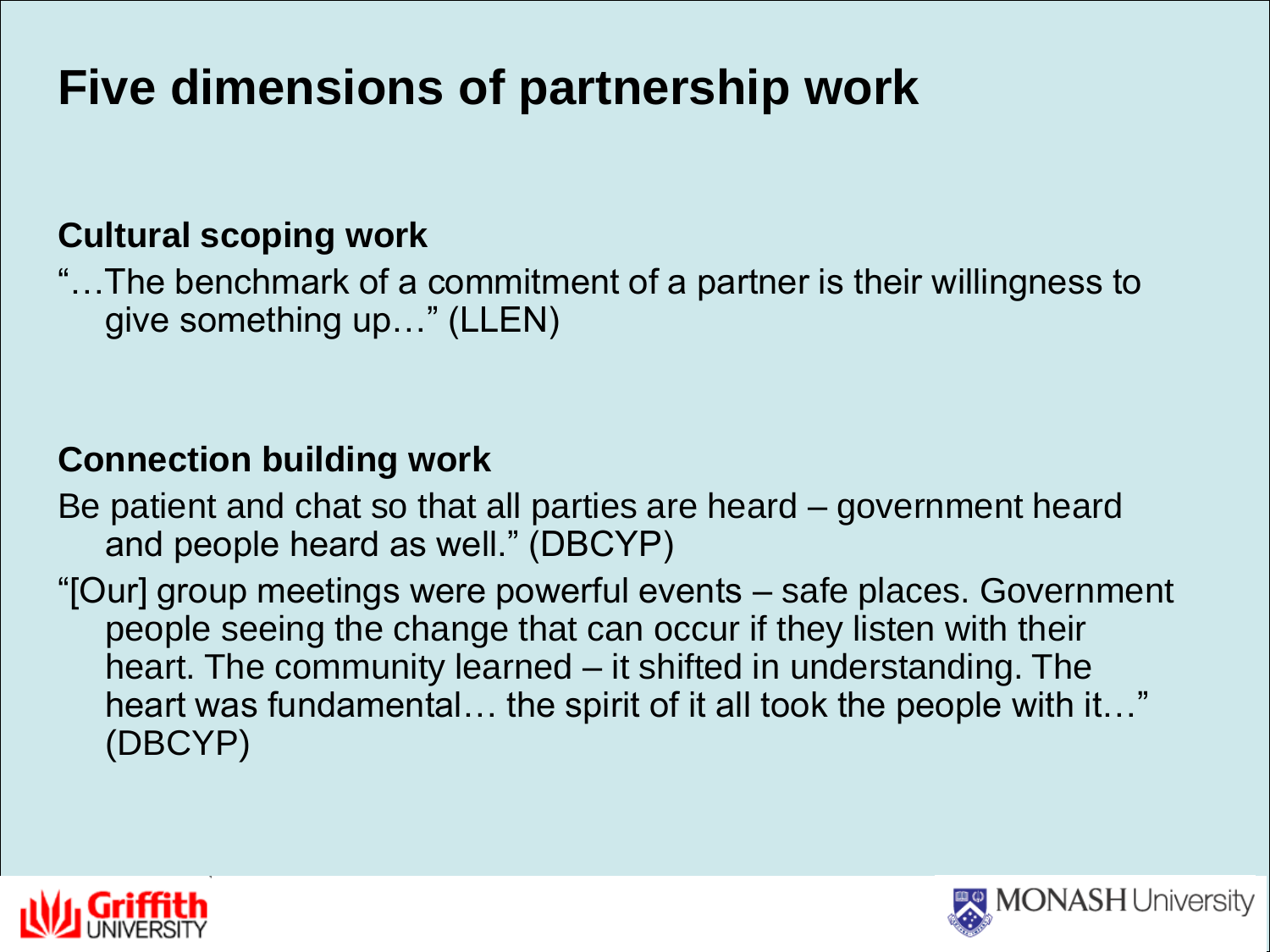### **Capacity building work**

"Recognise the value and input, keep the space fluid, create opportunity through dialogue, you can't use the 'in and out' approach but pathways…" (DBCYP)

### **Collective work**

"You need different personalities involved in the group BUT make sure the negative ones are not invited to the next meeting! It is important that the skill base of the group is complementary. …You need to come together as a core… but be accepting of parallel players and their needs. The core talked carefully before each meeting and discussed how they would approach issues. They would massage egos if necessary." (MI)

#### **Trust building work**

"The [partnership] engendered and deepened relationships. It continued to work and commit to incremental changes so it is relationship based. The heart commitment – you want to make a difference – is central to the capacity to move through… (LLEN)



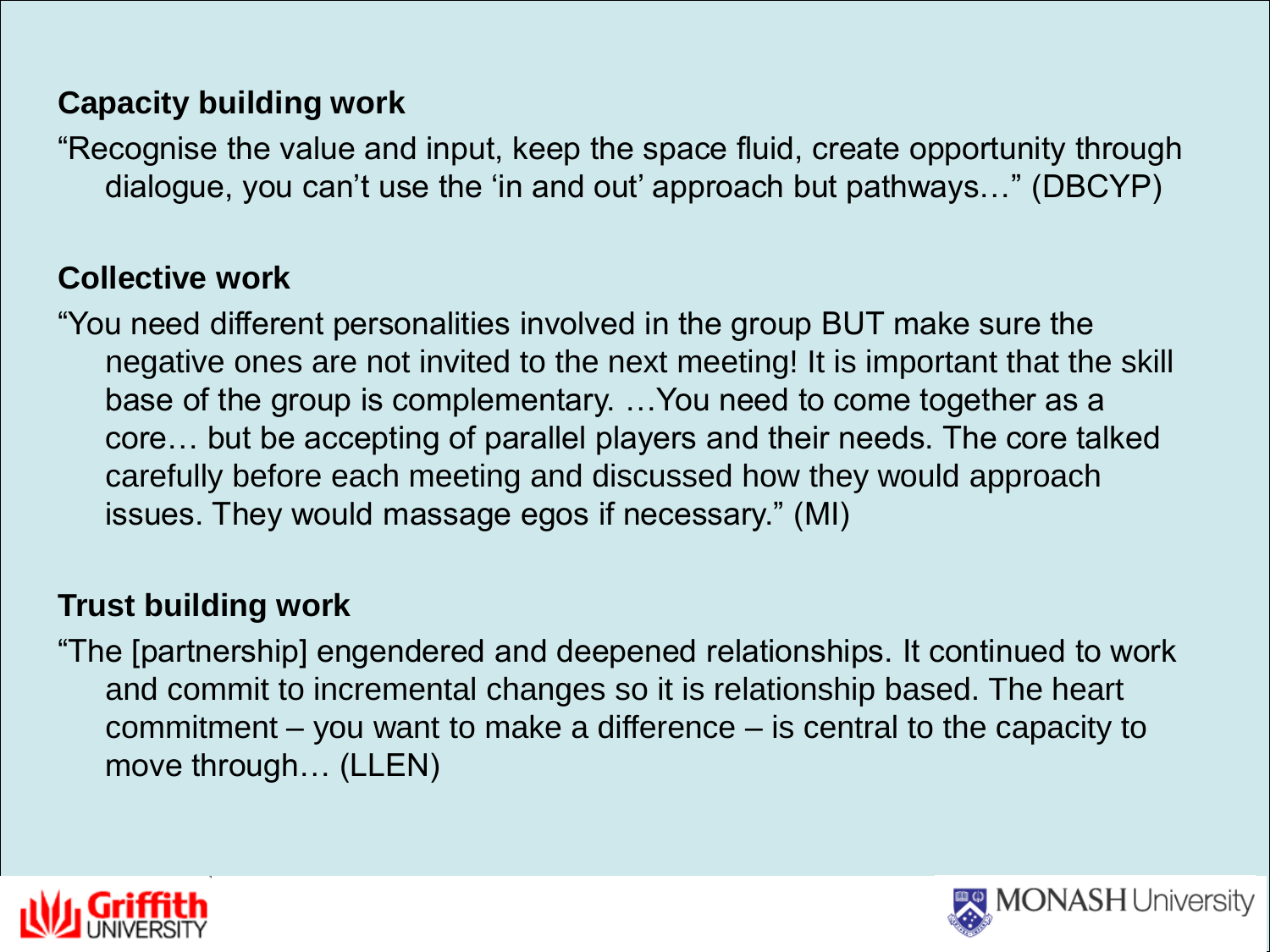# **Five principles of partnership work**

Each dimension of partnership work is underpinned by an important principle:

- 1.Building/ Maintaining shared purposes and goals.
- 2.Building/ Maintaining relations with partners.
- 3.Building/ Maintaining capacities for partnership work.
- 4.Building/ Maintaining partnership governance and leadership.
- 5.Building/ Maintaining trust and trustworthiness.
- Together, the five dimensions and the principles create practices which form the basis of partnership work over time.



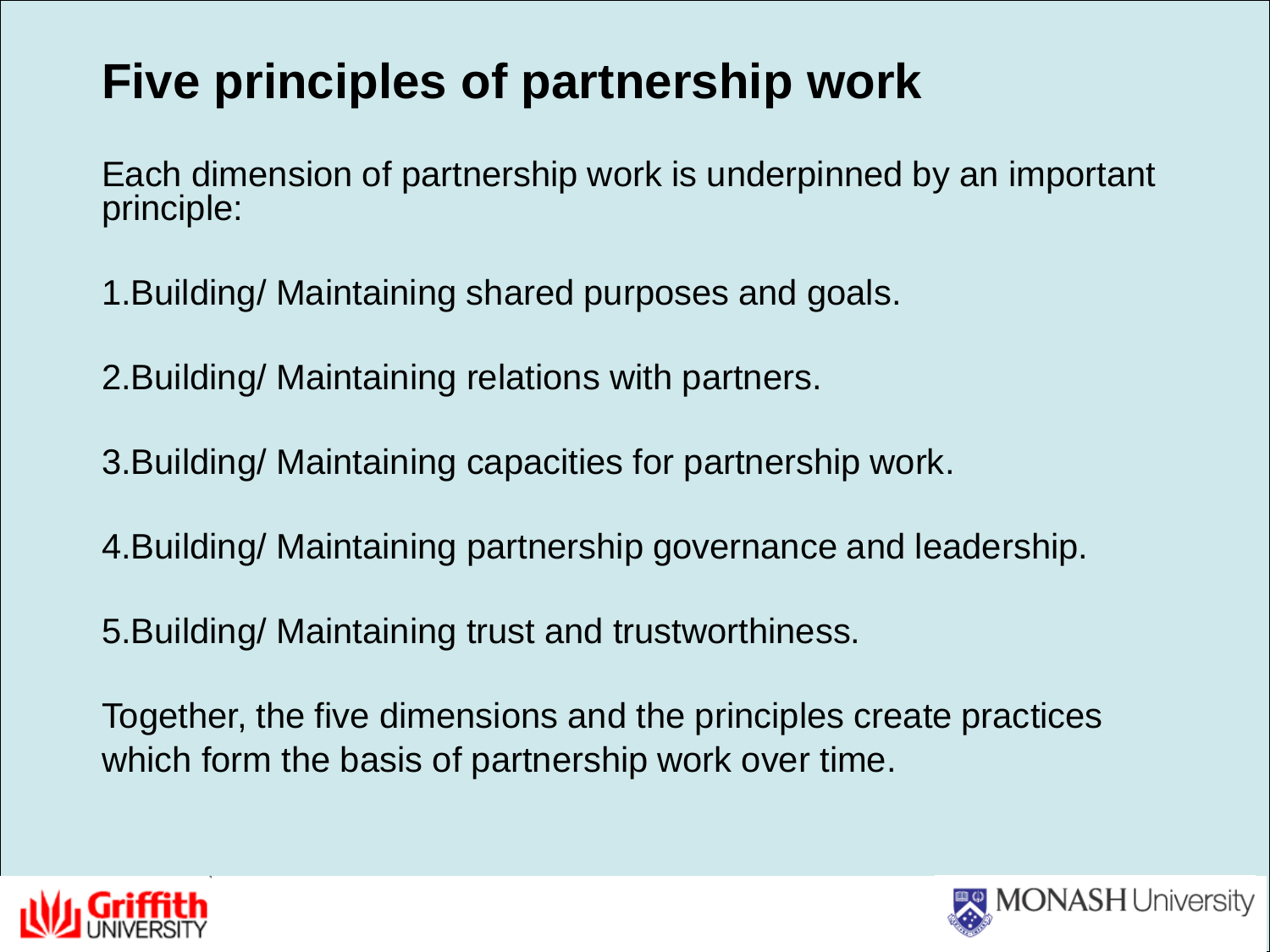# **Issues presented by findings**

- Partnership work is complex, highly contextualised and demands significant cross-cultural and interpersonal capacities.
- The practices within SPs are shaped by:
- $\triangleright$  The character and purposes of the SP
- $\triangleright$  The readiness of partners
- $\triangleright$  The kinds of organisations that auspice the SP
- $\triangleright$  Its history and culture
- $\triangleright$  The scope of challenges before it
- $\triangleright$  The frequency with which goals shift

While we can define a social partnership according to the genesis of its formation, in fact, the qualities and forms of social partnerships are not fixed. They take on different forms as they evolve.

However, genesis and antecedent conditions for its existence did shape the scope of partnership work undertaken.



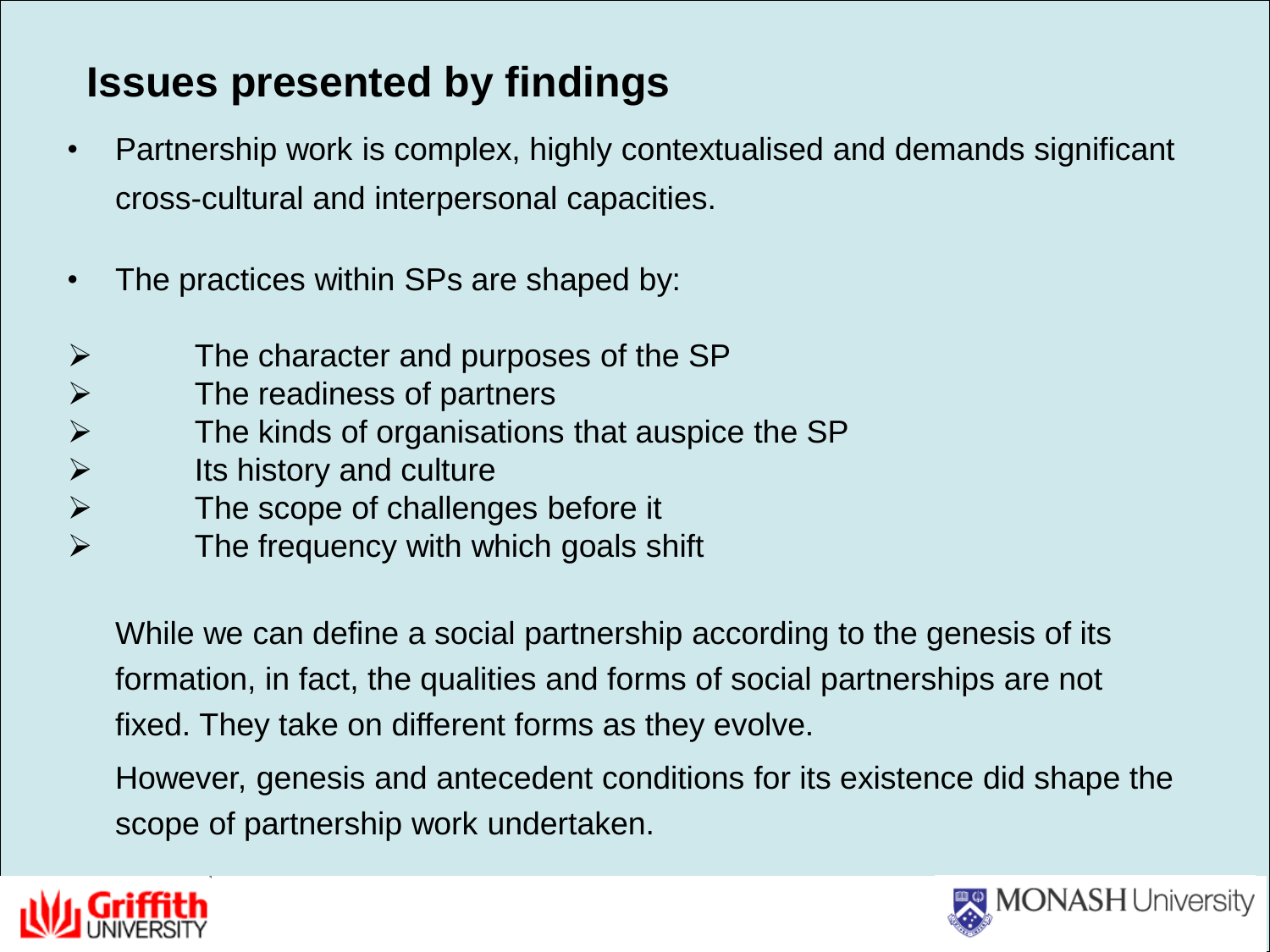# **Issues presented by Phase 1 findings**

- Partnerships just don't happen as result of external demand: they have to be enabled and supported. Social partnerships, themselves, need to initiate, develop and sustain the capacities required for partnership work.
- Partnership work requires working across difference in ways that mirrors trends in contemporary society
- The principles act as a kind of applied ethics, providing universal guidance about what is needed to make partnerships work.
- Partnership work in SPs might then be seen as an expression of the significance of networks in contemporary society.
- The qualitative nature of this work might, indeed, be generalisable beyond SPs into other kinds of work and settings.



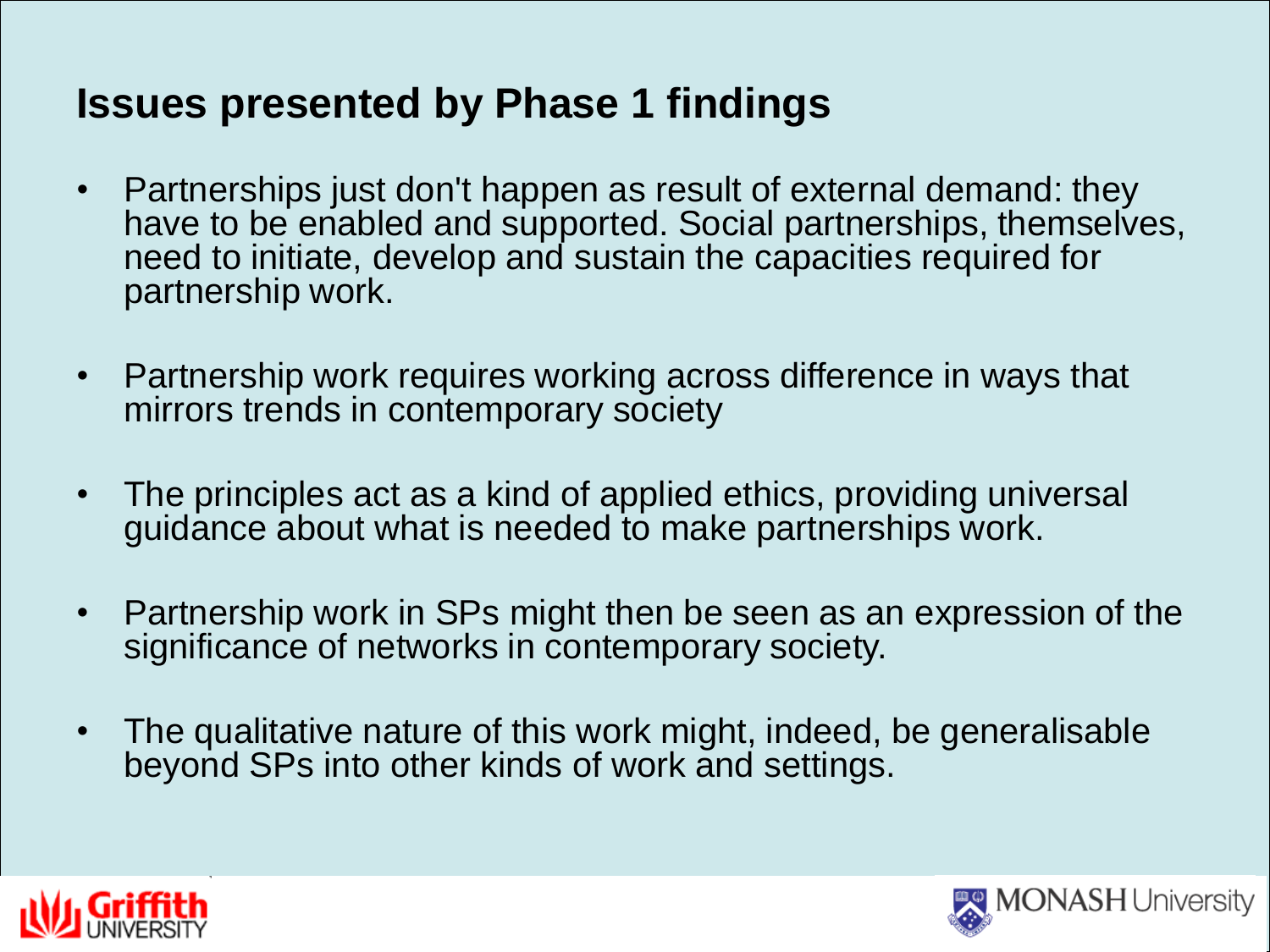# **Implications of Phase 1 findings**

- Government and government agencies may find evaluating social partnerships could be best achieved through appraising the quality and sustainability of partnership work.
- This framework draws attention to the substantial 'emotional' (soft skill) dimensions of partnership work.
- Locating the partnership as a specific moment or node within a wider network (rather than a single initiative) might open up possibilities for understanding SPs in wider social systems.